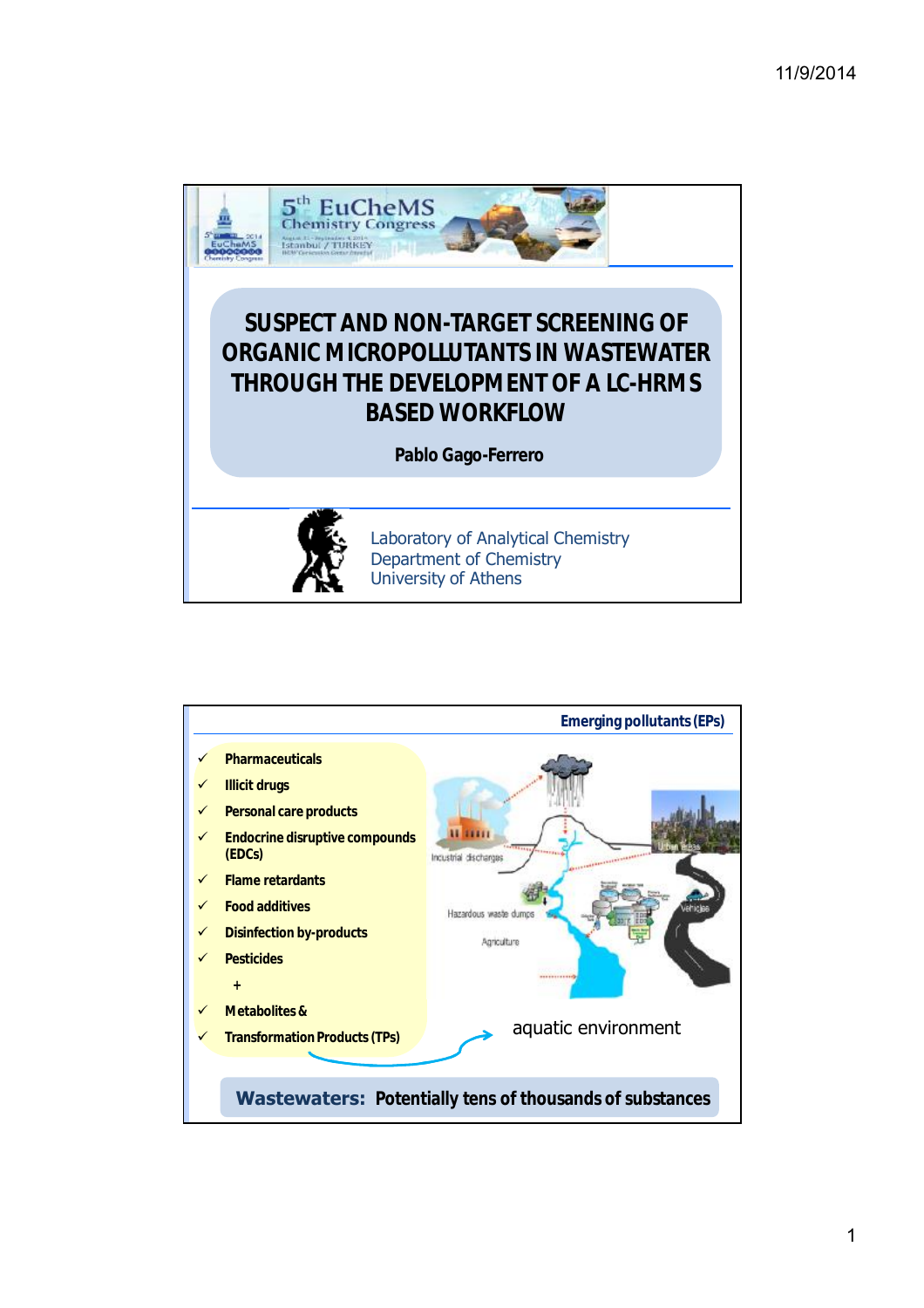

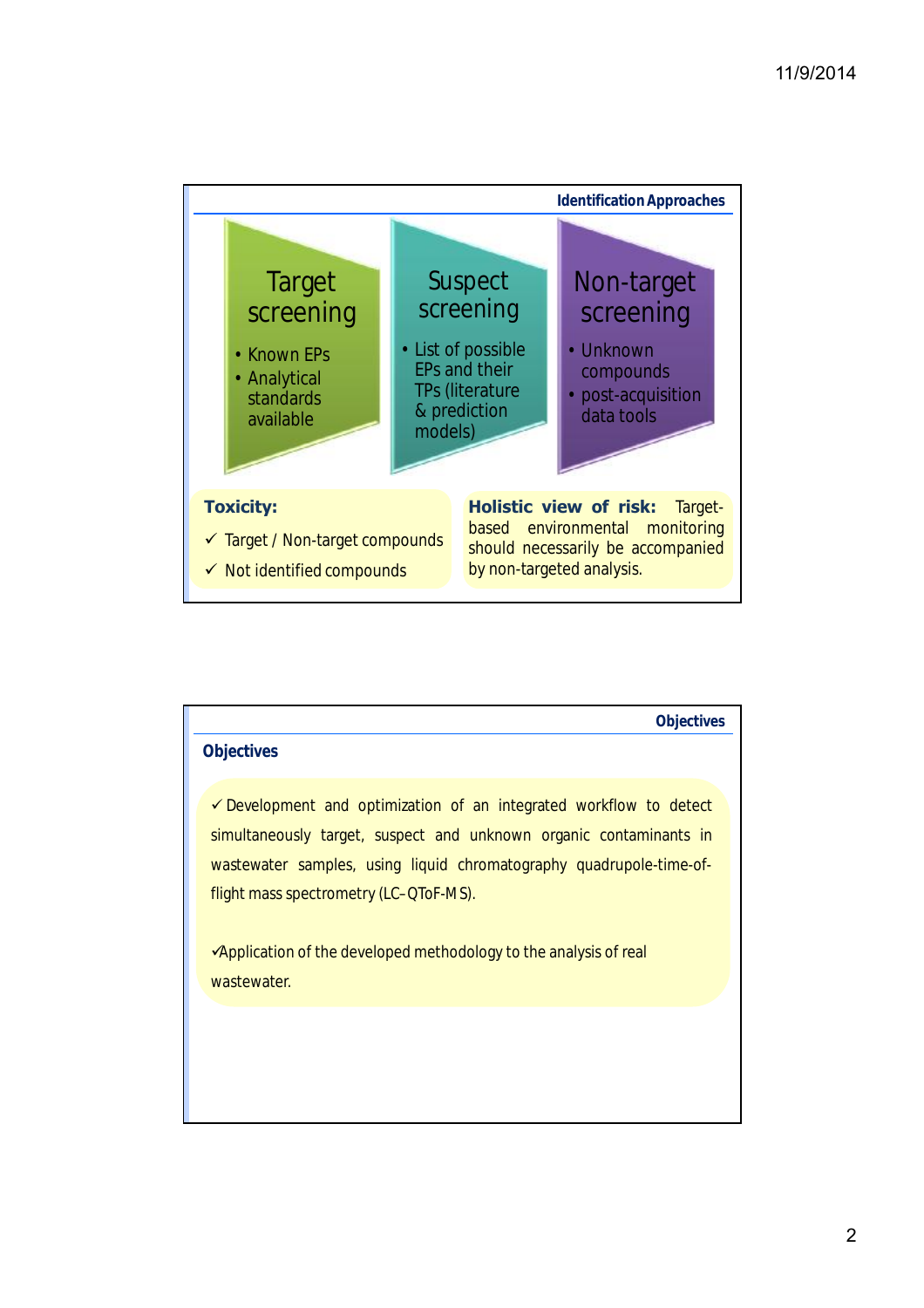

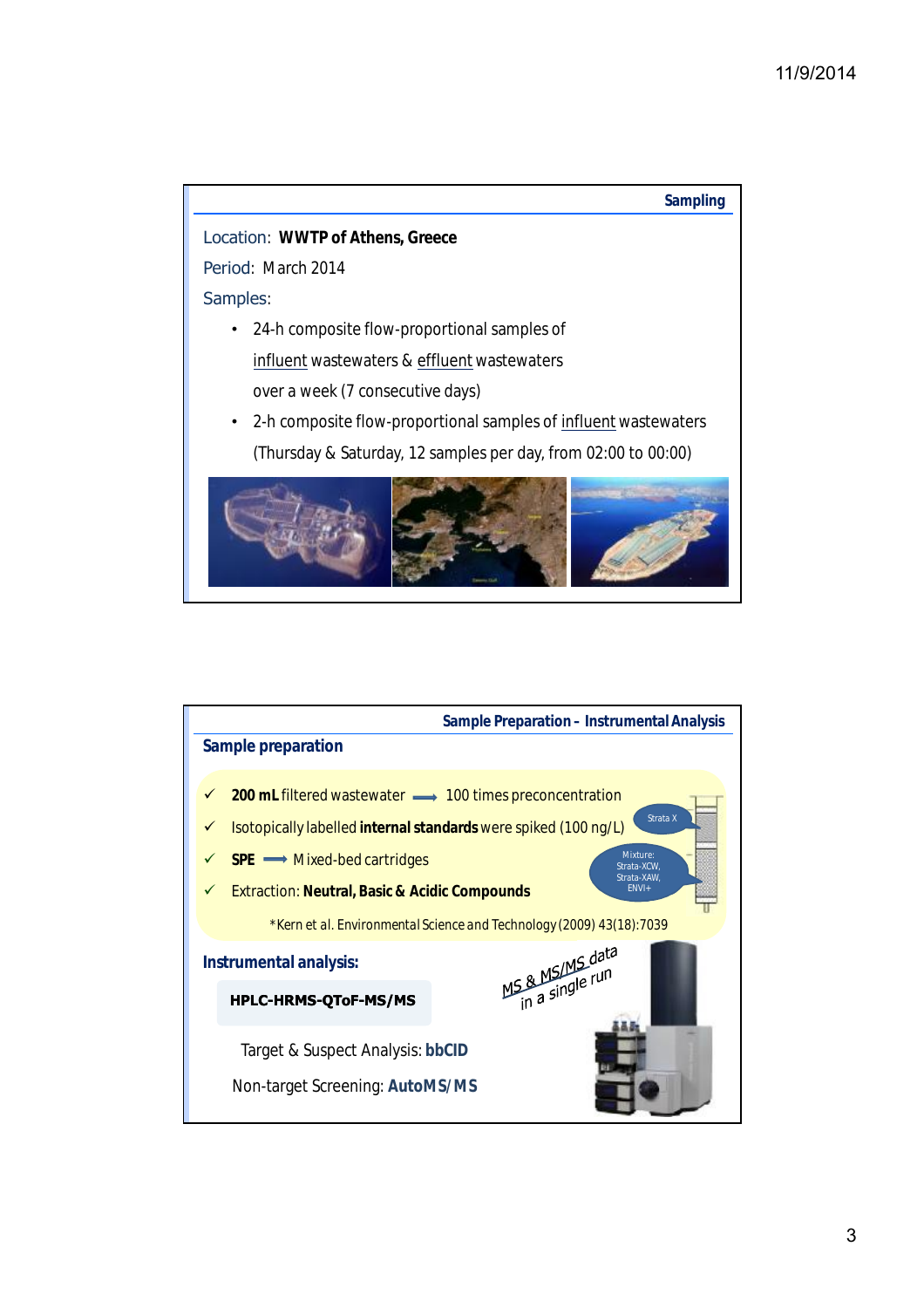

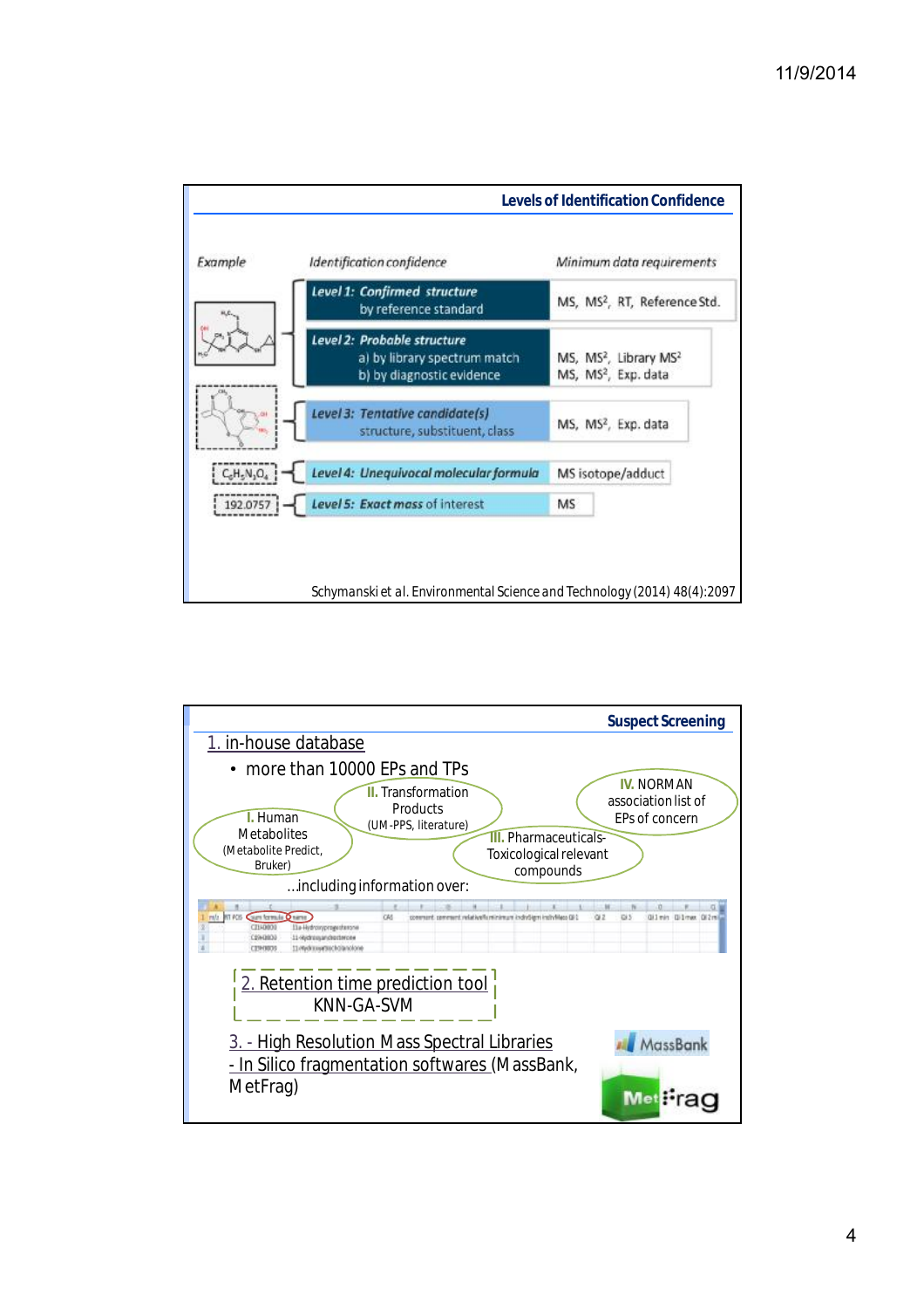

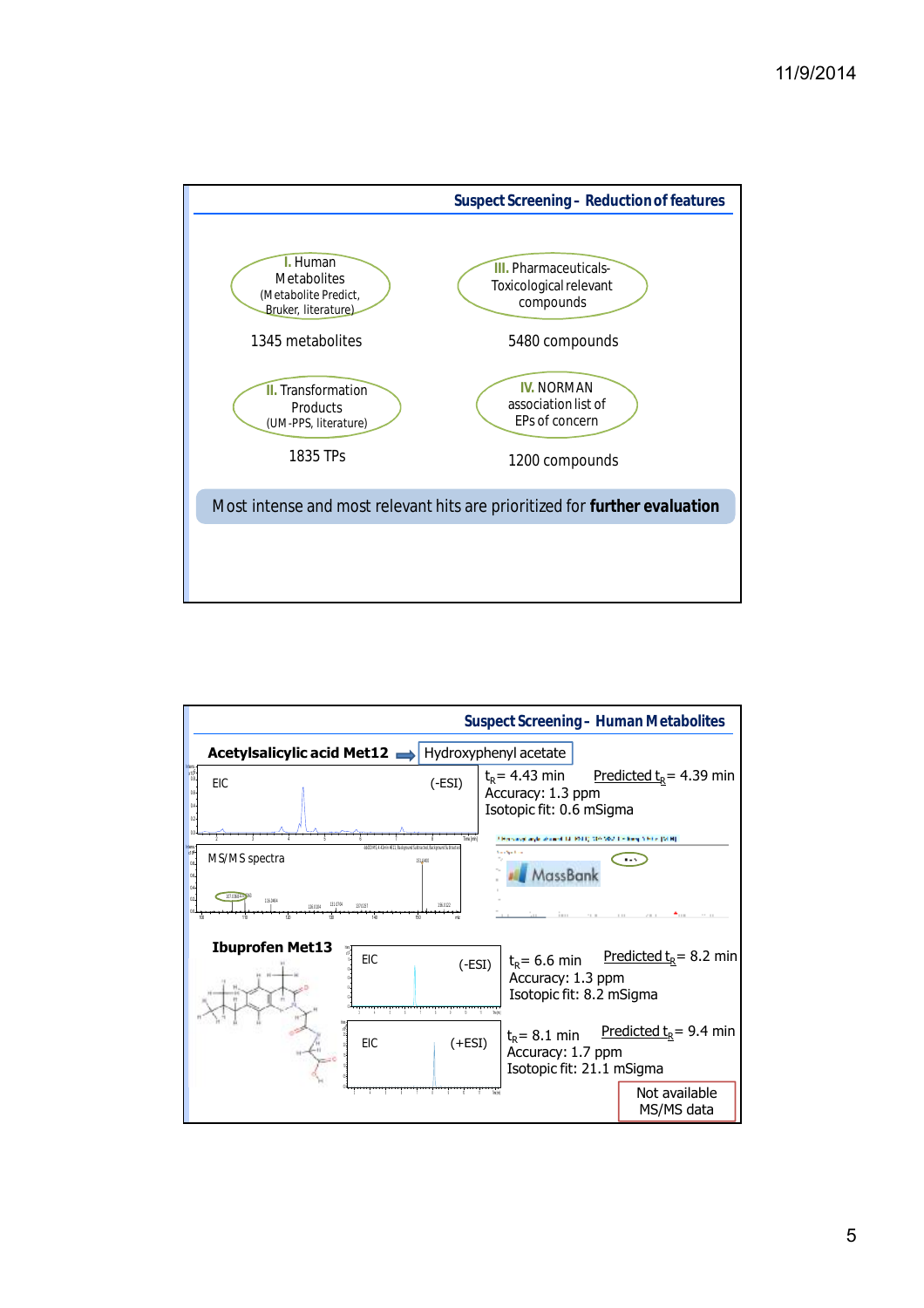|                          | Non-Target Screening - Introduction                                                                                                                                |
|--------------------------|--------------------------------------------------------------------------------------------------------------------------------------------------------------------|
| <b>WHY NON-TARGET?</b>   |                                                                                                                                                                    |
| <b>TARGET SCREENING</b>  | $\checkmark$ Known substance<br>$\checkmark$ Unequivocal<br>identification<br>$\checkmark$ Reference standard<br>$\checkmark$ Possible quantification<br>available |
|                          |                                                                                                                                                                    |
| <b>SUSPECT SCREENING</b> | $\checkmark$ Suspect substance<br>$\checkmark$ Qualitative<br>detection<br>$\checkmark$ No reference standard<br>possible<br>available                             |
|                          | What proportion of substances present in<br>the samples are actually detected with<br>target and suspect screening?                                                |

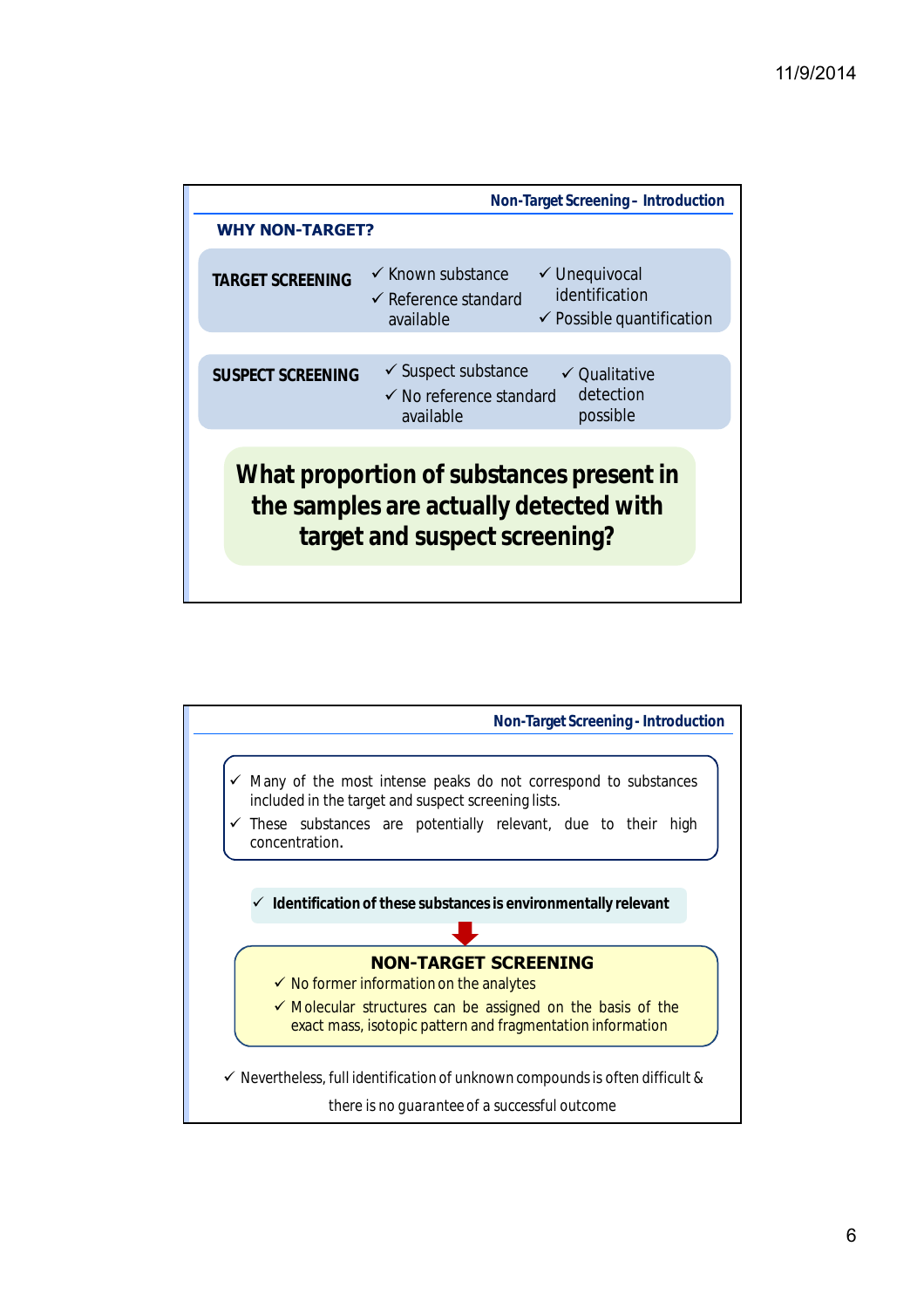



7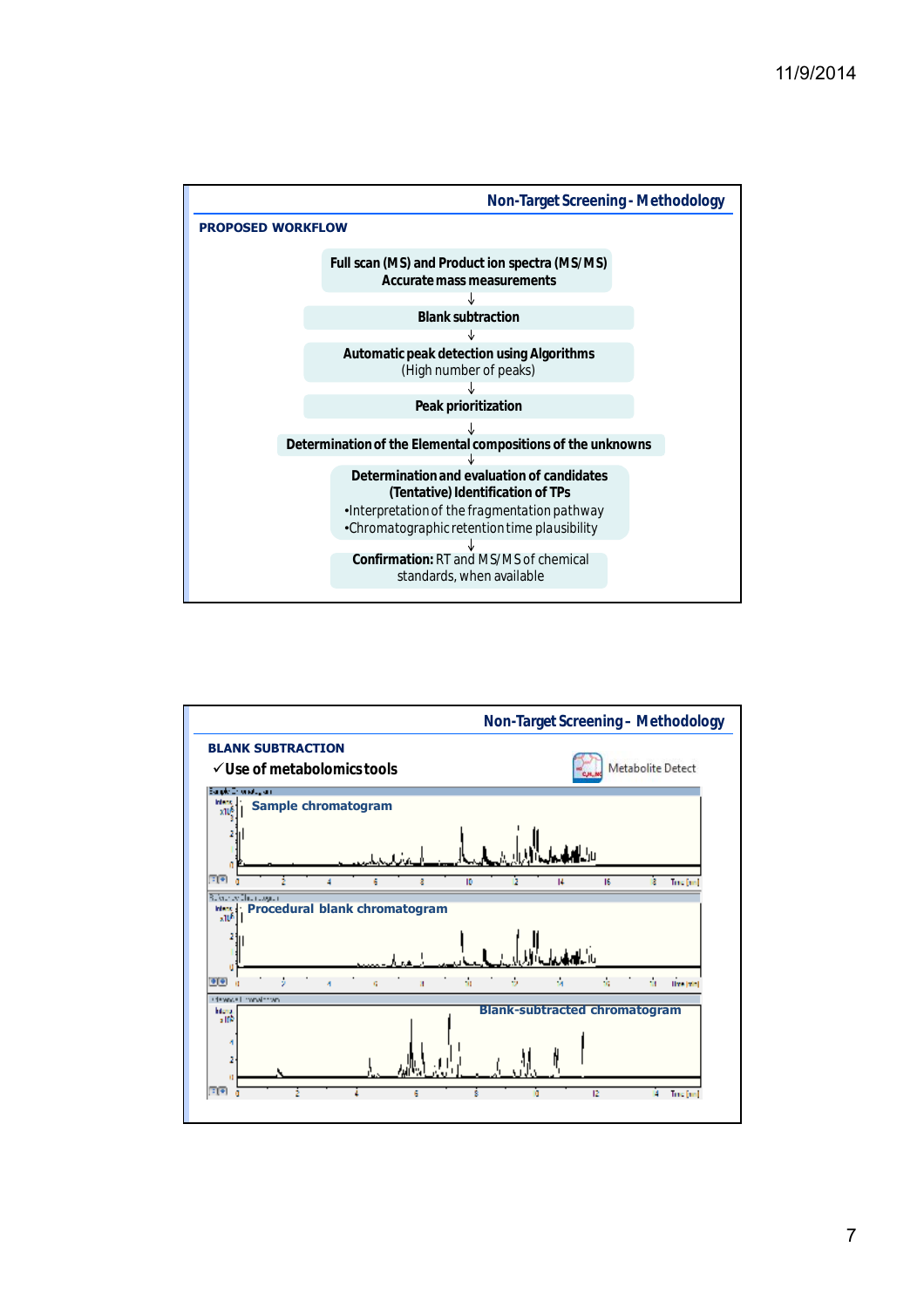|                               |          |            |              |                                         |                |                                                         |                      | Non-Target Screening - Methodology |
|-------------------------------|----------|------------|--------------|-----------------------------------------|----------------|---------------------------------------------------------|----------------------|------------------------------------|
| <b>PEAK PEAKING PROCEDURE</b> |          |            |              |                                         |                |                                                         |                      |                                    |
|                               |          |            |              |                                         |                |                                                         |                      |                                    |
|                               |          |            |              |                                         |                | $\checkmark$ Peak peaking: Molecular features Algorithm |                      |                                    |
|                               |          |            |              |                                         |                |                                                         |                      |                                    |
|                               |          |            |              |                                         |                | Using Data analysis and Target analysis (Bruker)        |                      |                                    |
|                               |          |            |              |                                         |                |                                                         |                      |                                    |
|                               |          |            |              |                                         |                |                                                         |                      |                                    |
|                               |          |            |              | • Threshold: Signal/Noise > 10          |                |                                                         |                      |                                    |
|                               |          |            |              |                                         |                |                                                         |                      |                                    |
|                               |          |            |              |                                         |                |                                                         |                      |                                    |
|                               |          |            |              |                                         |                |                                                         |                      |                                    |
|                               |          |            |              |                                         |                |                                                         |                      |                                    |
|                               |          |            |              |                                         |                | A high number of peaks (> 3500) was obtained            |                      |                                    |
|                               |          |            |              |                                         |                |                                                         |                      |                                    |
|                               |          |            |              |                                         |                |                                                         |                      |                                    |
|                               |          |            |              |                                         |                |                                                         |                      |                                    |
|                               | ٠        | Bi [min]   | <b>Acres</b> | Int. Type                               | ٠              | S/M                                                     | Max. m/s             |                                    |
|                               |          | 1.1        |              | 12025.9 MolFeature                      | 1198           | 12.1                                                    | 151,0084             |                                    |
|                               | ×        | 1.1        | والحججة      | <b>Basilianation</b>                    | <b>Carlons</b> | 15.39                                                   | 451,9109             |                                    |
|                               | з        | 1.1        | 30852.8      | Moll esture                             | 2927           | 11.1                                                    | 181,038              |                                    |
|                               | ٠        | 1.1        | 150714.1     | MelFeature                              | 14985          | 26.1                                                    | 232,9988             |                                    |
|                               | ٠        | 1.1        |              | 29/03/22 Bodinations                    | <b>SPACE</b>   | 49.2                                                    | 252,9715             |                                    |
|                               | õ        | 1.1        | 74232.5      | Moll esture                             | 7411           | 44.9                                                    | 100,9858             |                                    |
|                               | z        | 1, 1       |              | 13137.0 Molf eature                     | 1533           | 17                                                      | 251,9721             |                                    |
|                               | ×        | 1,1        |              | 187731 Mollenburg                       | 1,2094         | 28.2                                                    | 4944,399039          |                                    |
|                               | o        | 1.1        | 0764.1       | Mell esture                             | 472            | 10.5                                                    | 634.8444             |                                    |
|                               | ٦а       | 1.1        |              | 1190435 Nolmaine                        | 147.71         | 11-25.26                                                | <b>Barbarano</b>     |                                    |
|                               | 11       | 1.1        | 9017.2       | <b>Moll eature</b>                      | 927            | 10.3                                                    | 105.9512             |                                    |
|                               | 12       | 1.1        |              | 8830.0 McFeature                        | 814            | 17.9                                                    | 444,9128             |                                    |
|                               | 1.5      | 1.1        | 16474.8      | <b>Banding almost</b>                   | 4818           | 45.98                                                   | 2. KL-Strate         |                                    |
|                               | 14       | 1.1        | 73705.8      | Moll esture                             | 5183           | 57.6                                                    | 378,9341             |                                    |
|                               | 15       | 1.1        |              | <b>AS40.9 Moderation</b>                | 628            | 14                                                      | 334,9504             |                                    |
|                               | 164      | 5.3        |              | 14571.8 Nodi come                       | 140.61         | 113,34                                                  | 242,9842             |                                    |
|                               | 17       | 1.1        | 51524.7      | Mell esture                             | 4304           | 22.5                                                    | 181,0011             |                                    |
|                               | 18       | 1.1        | 212124112    | <b>Bandination</b>                      | 54557          | 175.1                                                   | 1845, 1189           |                                    |
|                               | 19       | 1.1        | 9499.9       | Moll esture                             | 1016           | 11.3                                                    | 548.8721             |                                    |
|                               | 20       | 1, 1       |              | 140217.7 Moll output                    | 10180          | 62,1                                                    | 133,034              |                                    |
|                               | m        | 1,1        |              | 18768. Realizednie                      | 21.95          | 485                                                     | 2009/01/12           |                                    |
|                               | 22       | 1.1        | 100310.9     | Moll'esture                             | 15292          | 26.8                                                    | 216,9499             |                                    |
|                               | 23<br>24 | 1.1<br>1.1 |              | 12145 S. Molfmalms<br>17609 Realt comes | 1187<br>24545  | 15.2<br>120,000                                         | 412.9216<br>222,0082 |                                    |

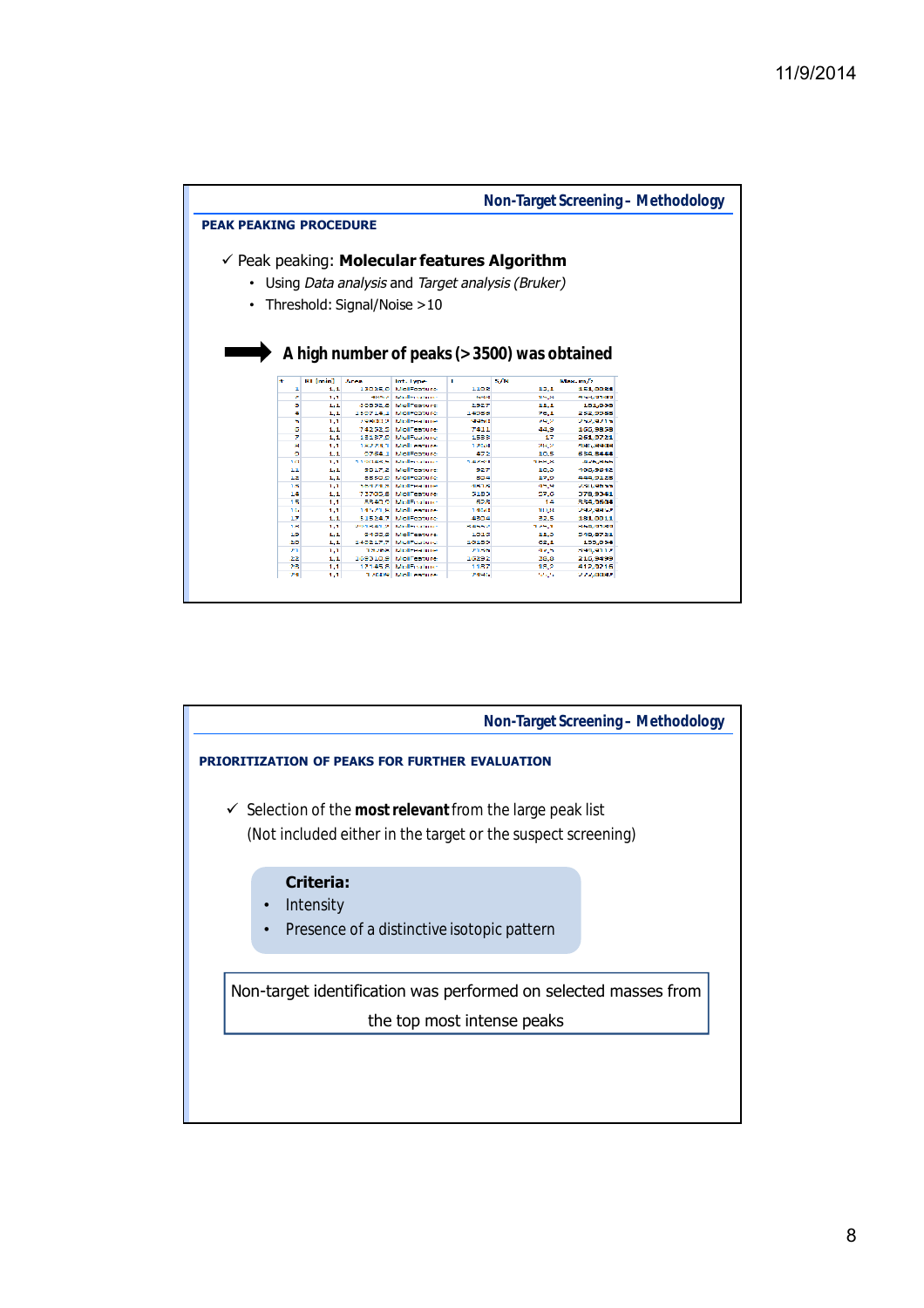

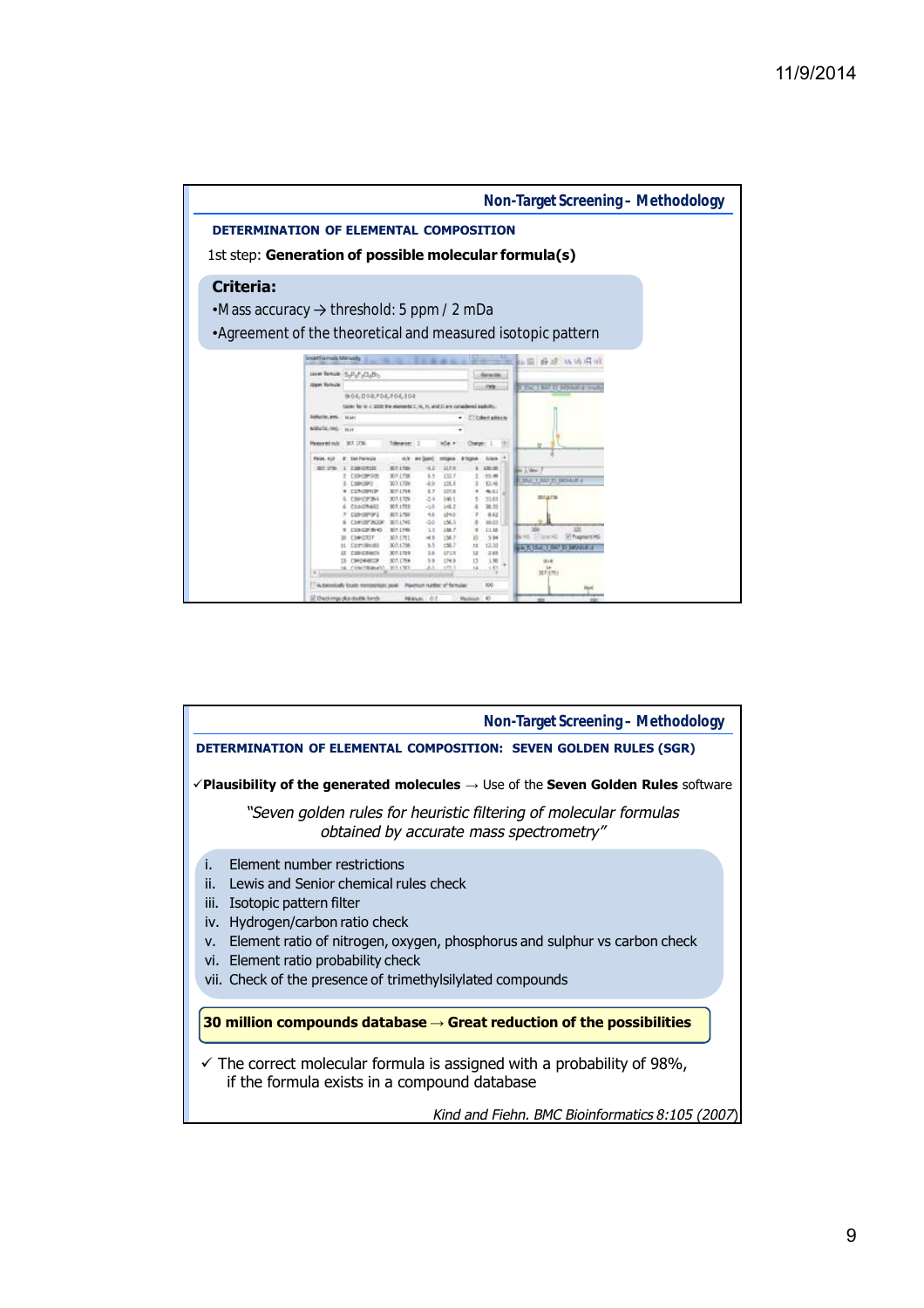